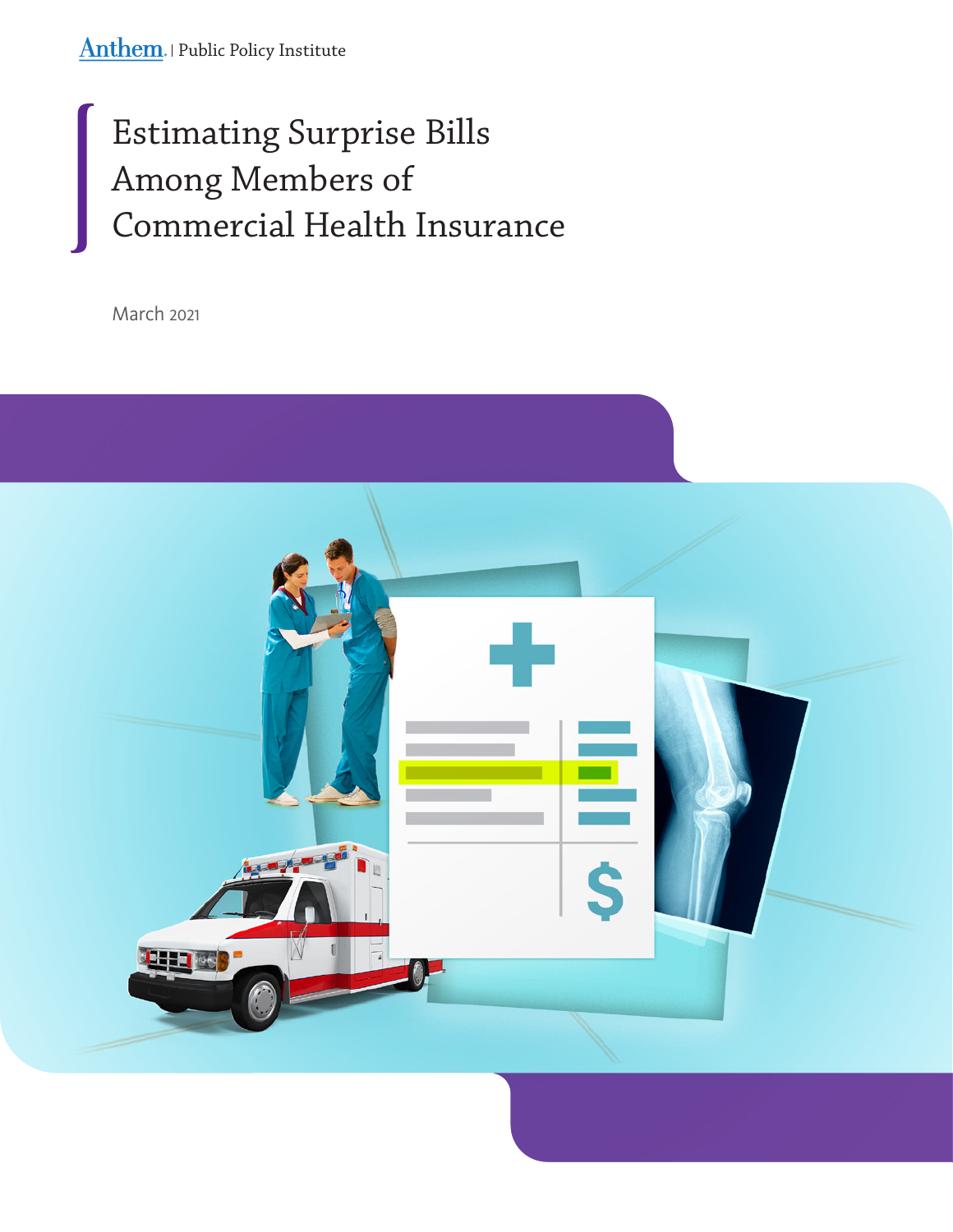### KEY HIGHLIGHTS

- Claims from out-of-network healthcare providers that could result in a surprise bill occurred for 1.8 percent of Anthem's affiliated commercial health plan members and 6.2 percent of episodes in 2018.
- Emergency care had a higher rate of episodes (11.1%) with out-of-network claims that could result in a surprise bill compared to non-emergency care (1.8%).
- There was variation across facility types in both the percentage of episodes that could potentially result in a surprise bill and the average estimated consumer liability—with episodes that include a hospital stay being the most costly.



#### **Contents**

| Overview    | 3  |
|-------------|----|
| Background  | 3  |
| Methodology |    |
| Findings    |    |
| Conclusion  | 10 |
| Endnotes    |    |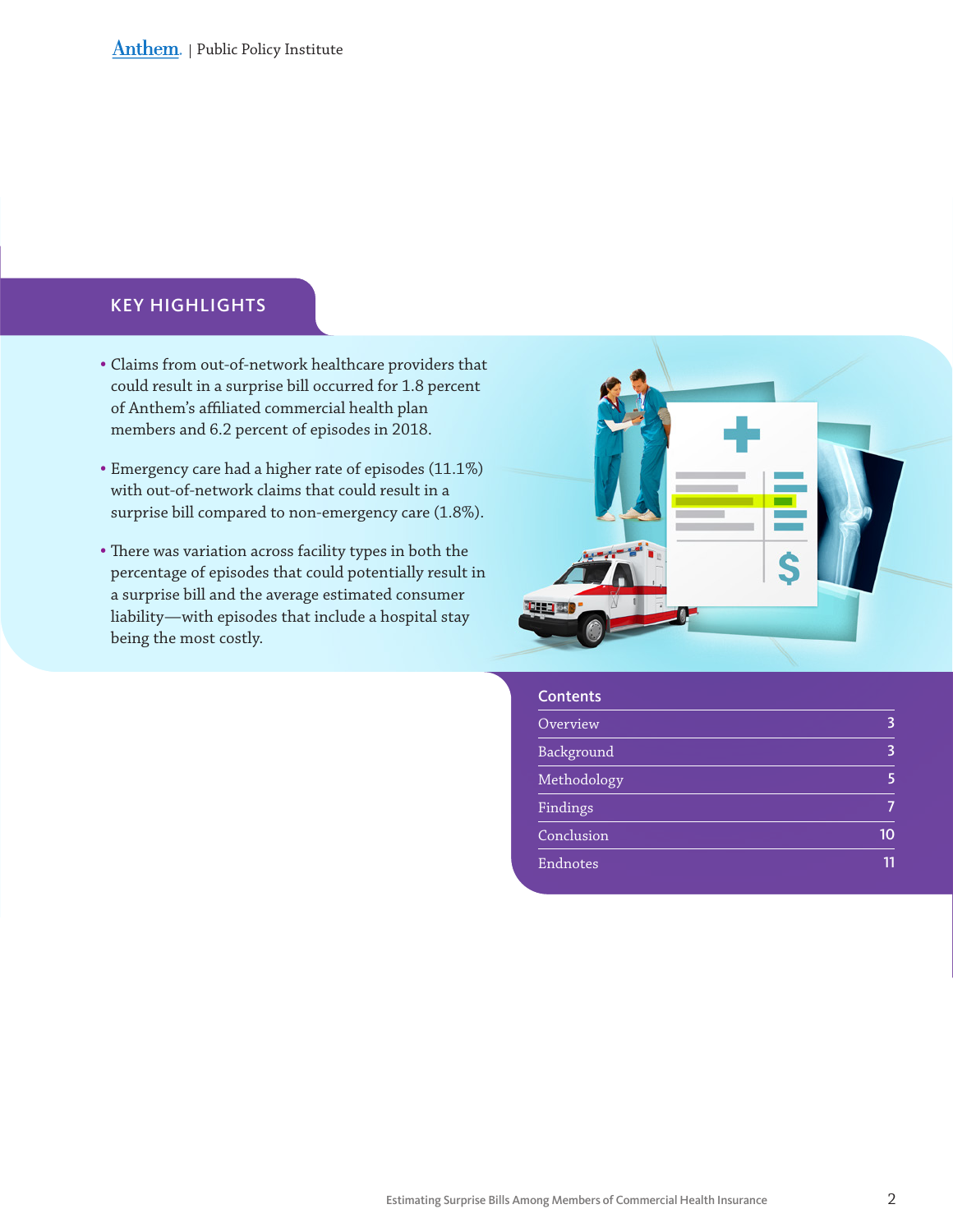<span id="page-2-0"></span>

Surprise medical bills can come from a variety of healthcare provider types and care settings.

## Overview

Unexpected, and frequently unavoidable, bills to consumers for out-of-network healthcare services—commonly referred to as "surprise bills"—have drawn considerable attention from policymakers and the public.

Surprise medical bills can come from a variety of healthcare provider types (e.g., physicians, specialists, assistant surgeons) and settings of care (e.g., hospitals, ambulatory surgical centers). They often occur in episodes when a consumer is not able to select all of the providers from whom they receive care, such as in emergency situations (e.g., emergency physician or emergency department) or in the case of ancillary services delivered incident to the care of an in-network physician (e.g., labs or anesthesiology).<sup>1</sup>

Numerous legislative and regulatory approaches to eliminate or reduce surprise bills have been considered at the federal and state levels. More than half of states have enacted some form of protections that apply to fully insured commercial health plans. At the federal level, in December 2020, the No Surprises Act was signed into law providing protections to consumers with both fully and self-insured commercial health plans. $^2$ 

Federal law notwithstanding, state policymakers continue to consider proposals to limit surprise bills that are subject to state oversight. Moreover, the federal government will need to develop regulations to operationalize the legal framework established in the No Surprises Act. Recent data on the prevalence and characteristics of potential surprise bills can help inform these public policy solutions moving forward.

# Background

Health plans use benefit designs and provider networks to encourage the use of "in-network" healthcare providers that meet quality standards and are less costly for consumers.

Generally, when individuals with commercial health insurance receive care, in-network providers receive payment from the health plan at a negotiated rate agreed to by the plan and the provider, which are traditionally well below the list prices a provider charges. Further, in-network providers agree not to bill consumers for any amounts above what the plan paid, other than applicable patient cost sharing (e.g., deductible, co-pay, or co-insurance).

Many plans also offer out-of-network benefits that allow a consumer to choose to see a provider outside of the plan's network, typically at a higher cost for the consumer. In contrast to in-network providers, out-of-network providers have no contractual agreement with the health plan. Therefore, there is no agreed upon negotiated payment rate.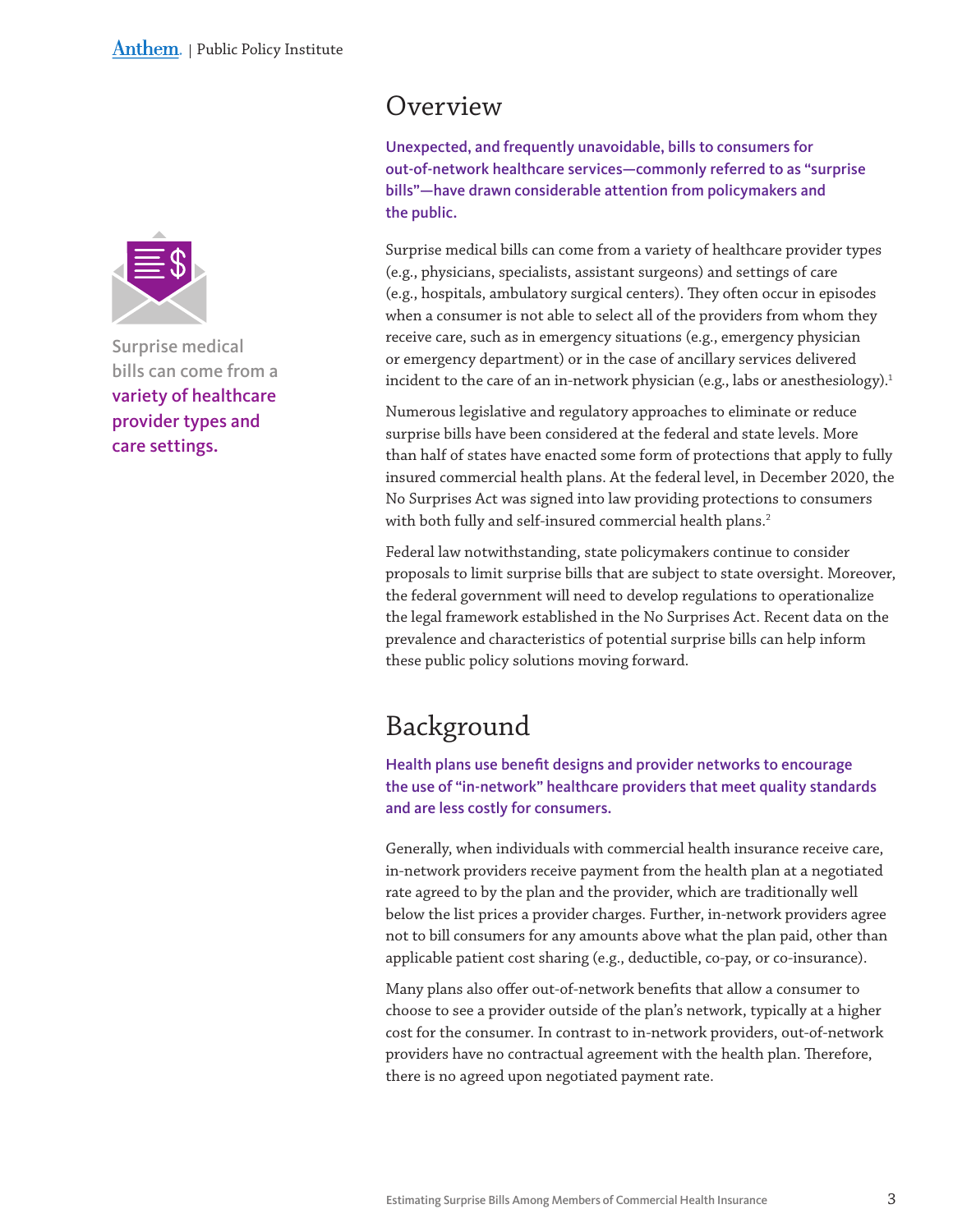Frequently, in the absence of a negotiated rate, health plans will set standard payment amounts for out-of-network care, in some cases in accordance with state mandates. Out-of-network providers are then free to charge the consumer the difference between their full list price and the out-of-network payment amount paid by the health plan. This is known as "balance billing."

Even individuals who knowingly choose to see providers outside of their plan's network may be surprised by bills from these out-of-network providers, if they aren't aware of providers' ability and intention to balance bill. These bills are not the focus of this analysis. Rather, this analysis focuses on surprise bills for out-of-network providers and services that consumers have little-to-no control over—whether due to an emergency or because after arranging to receive a procedure from an in-network provider/facility (e.g., surgeon/hospital) they also receive care from out-of-network providers they did not select (e.g., radiologist).

Today, there is a patchwork of laws that aim to shield consumers from these types of surprise bills. At the federal level, the Affordable Care Act offers some protection to consumers in emergency situations by requiring that their health plans pay the in-network rate and apply in-network cost sharing even if the provider is out-of-network. However, it does not prevent providers from billing consumers for the difference between what they receive from a health plan and what they charge as their list price (i.e., balance billing).<sup>3</sup>

Protections in state laws range from banning balance billing to approaches to resolve or settle the difference between a plan's typical rate and what the out-of-network provider seeks for reimbursement.<sup>4</sup> However, states' laws apply to fully insured commercial health plans, with some allowing for self-insured plans to opt-in. Self-insured plans—typically offered by larger employers—are regulated at the federal level. The majority (61%) of those who receive healthcare benefits from an employer have a self-insured plan.<sup>5</sup>

Beginning January 1, 2022, a new federal law protecting consumers from surprise bills, the No Surprises Act, will go into effect.<sup>6</sup> Healthcare providers will be banned from balance billing consumers for unexpected emergency expenses<sup>7</sup> or services that they could not select.

Instead, consumers will pay their plan's standard in-network cost sharing amount. While the law encourages providers and health plans to come to resolution on a payment rate, disputes will be resolved using a "baseball style" arbitration process in which the arbiter must select either the amount the provider seeks or what the health plan offers; the law prevents the arbiter from considering Medicare (and other public health plan) rates or provider charged amounts in determining the appropriate payment amount. State laws can preempt the federal rules in some cases, so protections may still vary across the U.S.



There is a patchwork of laws that aim to shield consumers from surprise bills.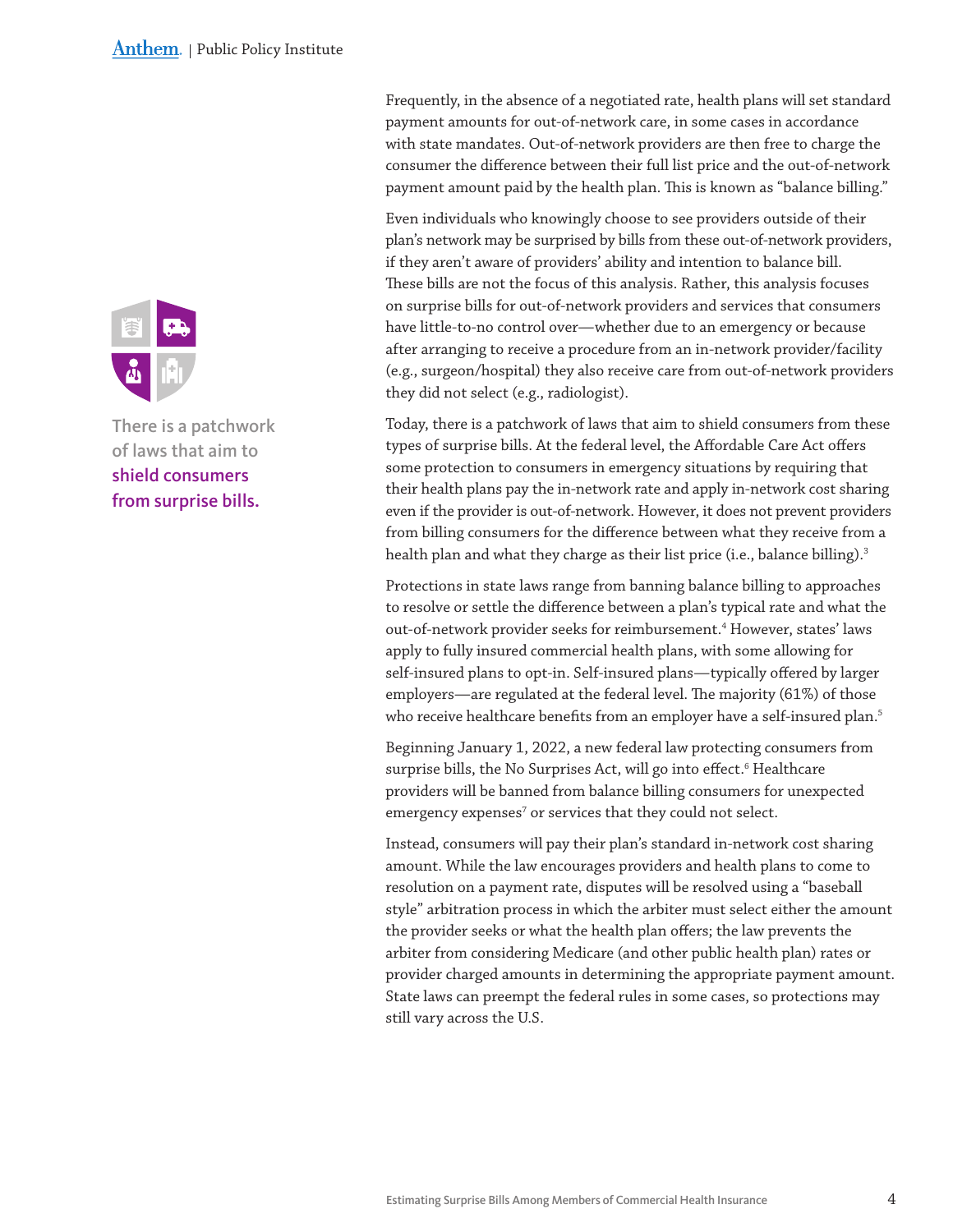

This analysis looked at care in an ED, hospital, ASC, or HOPD.

# <span id="page-4-0"></span>Methodology

The dataset used for this analysis includes claims from Anthem's affiliated commercial plans, which cover more than 23 million consumers across 14 states.<sup>8</sup> All the claims analyzed are for services rendered in 2018. The data analysis was conducted by HealthCore.<sup>9</sup>

A surprise bill is typically sent directly from a healthcare provider to a consumer. The occurrence and amount of a surprise bill is not part of the claims data held by a health plan. As a result, researchers typically create a set of criteria that are applied to out-of-network claims to approximate surprise bills.<sup>10</sup> Detailed below is the approach used in this analysis to estimate surprise bills.

This analysis includes only care that occurred in the ED, hospital, a ambulatory surgery center (ASC), or hospital outpatient department (HOPD). This is consistent with other research on surprise bills (with the exception of HOPDs which is unique to this analysis).<sup>11</sup> HOPDs are a common setting for ambulatory surgeries similar to those that occur in ASCs. Notably, HOPDs unlike ASCs, also frequently house clinics where standard office visits occur (e.g., primary care, neurologist, rheumatologist). Therefore, visits without a procedure occurring at a HOPD were removed from the analysis.

All visits to these facilities—regardless of whether they incurred an out-of- network charge—are referred to as "eligible episodes." Eligible episodes were characterized as either emergency or non-emergency.<sup>12</sup> There were over 8 million eligible episodes included in the analysis.

Next, the following criteria were applied to eligible episodes to identify those with an out-of-network charge, and the potential for a surprise bill for the consumer.

- Emergency episodes. Defined as a series of claims where a consumer was either transported by ambulance or presents at the ED. An episode originating in the ED or in an ambulance may also include a subsequent hospital admission. If the consumer arrives by ambulance and there are one or more out-of-network charges by any provider or service (e.g., ambulance, ED facility, hospitalist), the episode is categorized as potentially resulting in a surprise bill. If the consumer arrives at the ED by non-emergency transport (e.g., they drive themselves), the episode is categorized as resulting in a potential surprise bill only if the ED itself is in-network and there are one or more out-of-network provider charges (e.g., hospitalist).
- Non-emergency episodes. Defined as a series of claims where a consumer receives a procedure that is primarily performed by an in-network physician (e.g., surgeon) practicing at an in-network facility (i.e., hospital, HOPD, ASC). If there are one or more out-of-network charges by any ancillary provider or service (e.g., lab test, anesthesiologist) the episode is categorized as potentially resulting in a surprise bill.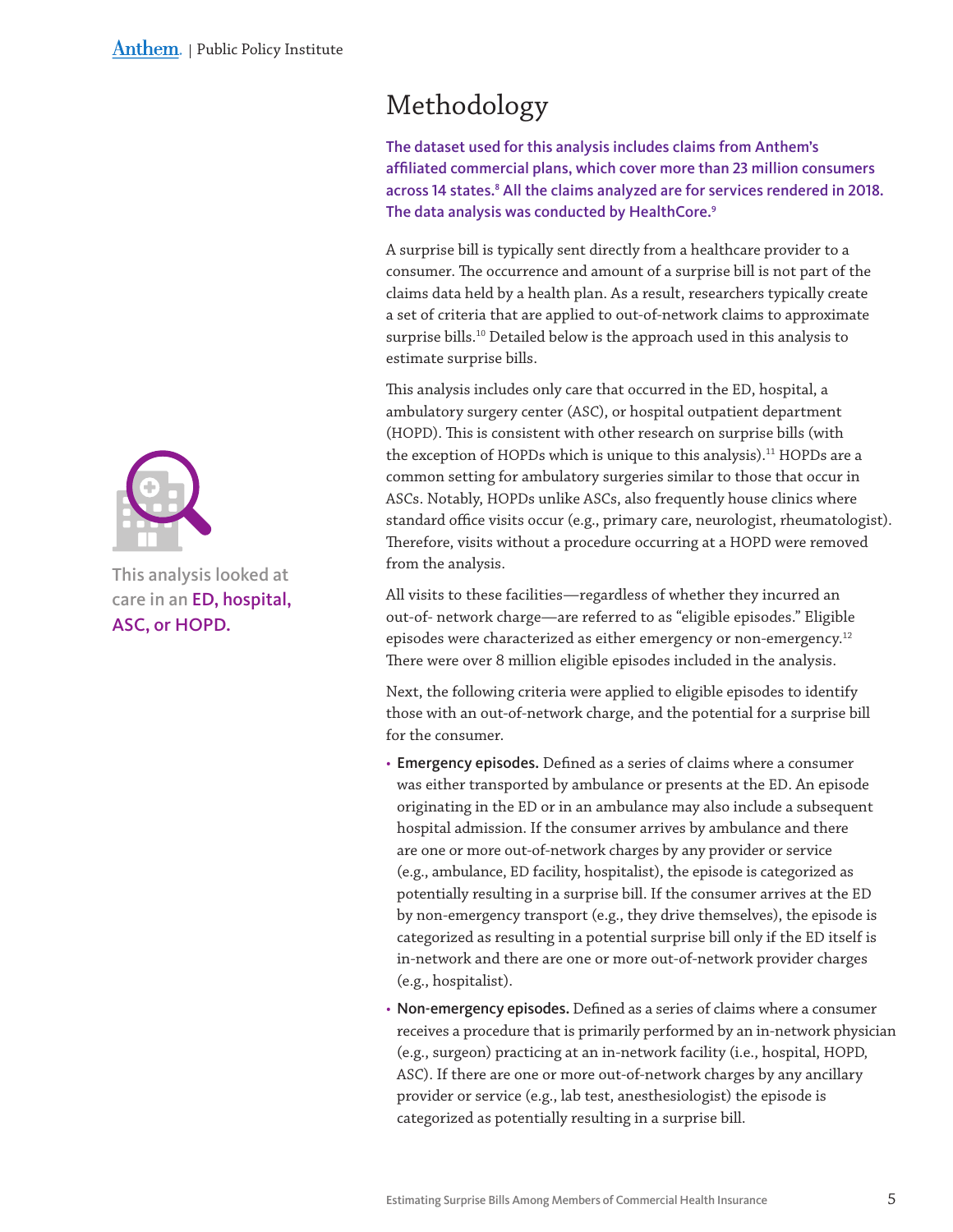#### <span id="page-5-0"></span>Anthem. | Public Policy Institute



One continuous health event can result in multiple surprise bills.

Most of the analysis in this paper is at the episode level. At a minimum, an episode includes a facility and provider claim (e.g., a short visit to the ED). However, an episode can also include multiple claims from multiple facilities and providers for care over the course of one continuous health event that spans days, weeks, or longer (e.g., a visit to the ED that leads to a two week inpatient stay that includes diagnostic imaging, surgery, and other treatment). As such, multiple surprise bills can occur within one episode.

Examining the prevalence of potential surprise bills across specific specialties and ancillary services requires an analysis at the claim level where each distinct potential bill can be counted and attributed to a specialist or service.

The dollar amounts of potential surprise bills are estimated by taking the difference between the charged out-of-network amount and the total allowed amount for a given service. The out-of-network charges normally reflect list prices and do not resemble what is typically paid for a service. A plan's allowed amount reflects the total amount a plan will reimburse an out-of-network provider for a service. The allowed amount includes any consumer cost-sharing obligations. As noted above, an episode can include multiple surprise bills; as a result, the average potential consumer liability calculated for an episode may include more than one charge (e.g., an emergency hospitalization that includes charges from both an out-of-network radiologist and pathologist).

In some cases, an out-of-network provider's charges may be equal to or less than the health plan's allowed amount. In these instances there is no potential for a provider to balance bill, and therefore, no possibility for additional consumer liability above standard cost sharing amounts. For that reason, we have excluded these cases from counting as a potential surprise bill.

There are several limitations to using out-of-network claims and charged amounts to estimate the volume and dollar amount (i.e., consumer liability) of a surprise bill that a provider sends to a consumer.

**Factors that may over estimate potential surprise bills:** 

- Importantly, there is no way to know whether a provider decided to forego balance billing the consumer or whether the provider applied a discount to the balance bill thereby reducing the consumer's liability.
- There is no way to identify episodes in which a consumer knowingly chose to go to an out-of-network provider (e.g., ED), and so the resulting bill was not a true surprise bill.
- This analysis also did not make any adjustments to the dollar amount or number of potential surprise bills to account for state laws that might limit consumer liability.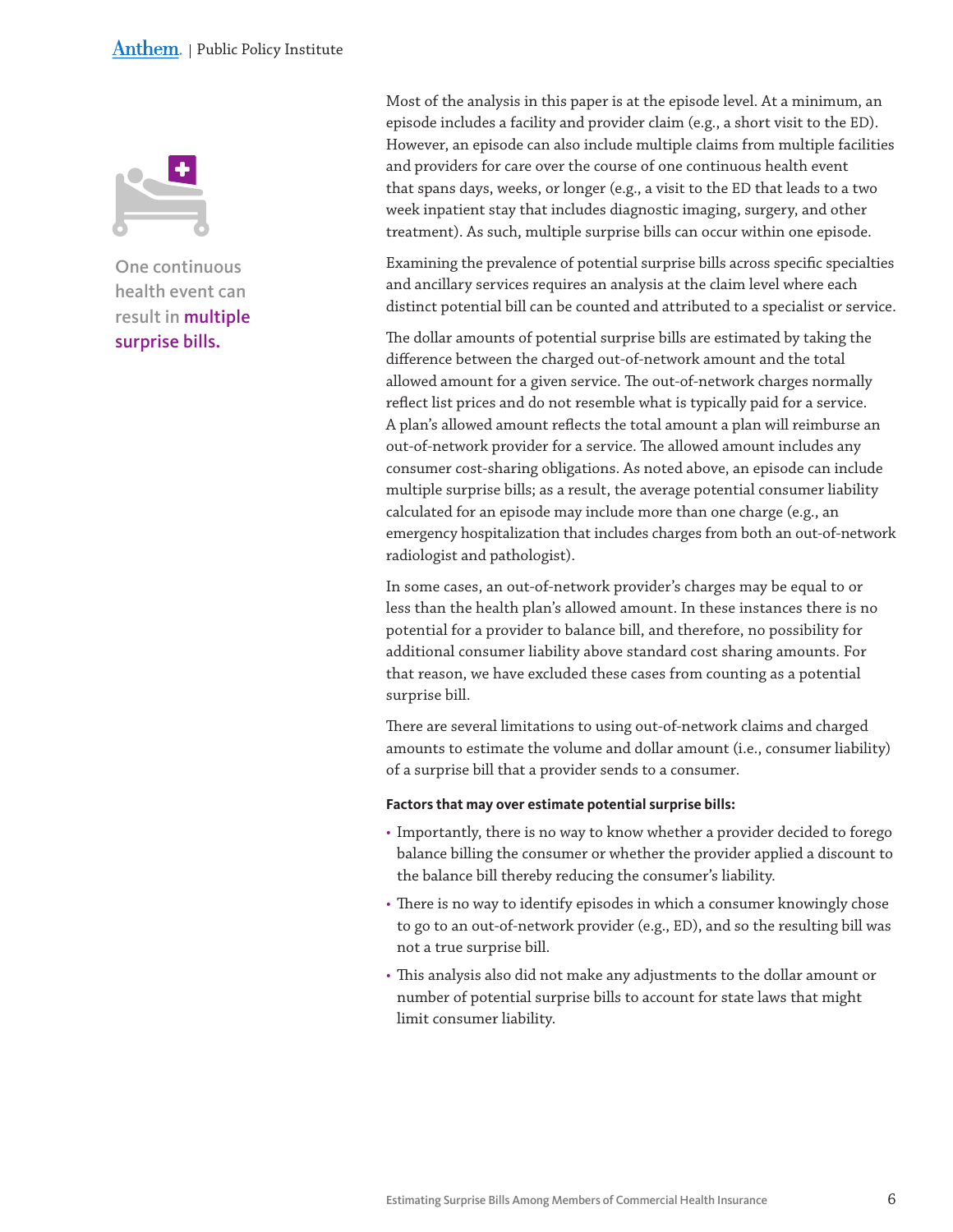#### <span id="page-6-0"></span>**Factors that may under estimate potential surprise bills:**

- Consumers may also receive and pay surprise bills directly from providers, and the health plan may never have a claim for the service.
- Consumers seeking care at an out-of-network ED, who did not arrive by ambulance, may still encounter surprise bills, though they would not be categorized as such under the methodology used in this analysis.
- There are some surprise bills that occur in a clinic or other ambulatory setting (e.g., a primary care physician sends a blood sample to an out-of-network lab), but care in these settings was excluded altogether from this analysis.

# Findings

Overall, 1.8 percent of Anthem's affiliated commercial health plan members and 6.2 percent of episodes generated an out-of-network claim that might have resulted in a surprise bill in 2018. While those percentages are low, they represent \$1.5 billion in possible surprise bills that would be the responsibility of the consumer.

The analysis found substantial variation across episode and facility type. Emergency care had a greater proportion (11.1%) of episodes with an out-of-network charge(s) that could result in a surprise bill(s) compared to non-emergency care (1.8%). Accordingly, facility types associated with emergency care had a greater proportion of episodes with the potential for a surprise bill(s) with nearly one quarter of emergency hospitalizations (23.8%) and 9 percent of ED visits possibly leading to a surprise bill.

Facility types associated with non-emergency care (i.e., services the consumer has selected and scheduled) had smaller proportions of episodes that could potentially yield a surprise bill, including hospitals with 5.8 percent, ASCs with 1.8 percent, and HOPDs with 1.0 percent. (Figure 1)



**Figure 1 Episode by Potential for a Surprise Bill and Facility Type** 2018

**Source:** Claims data from Anthem's affiliated commercial health plans for services rendered in 2018.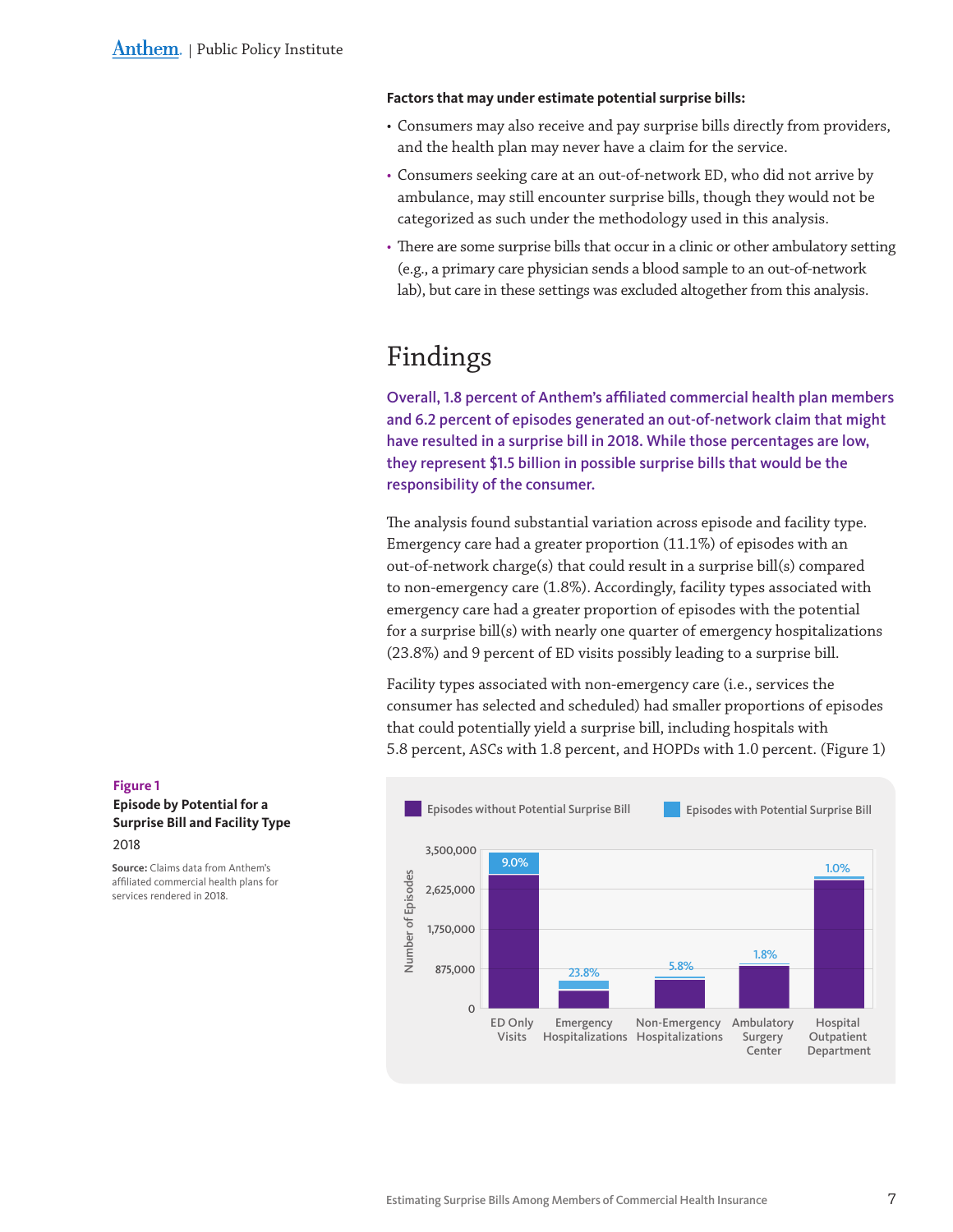### Anthem. | Public Policy Institute

#### **Figure 2**

### **Estimated Average Consumer Liability for Potential Surprise Bills by Facility Type**

2018

**Source:** Claims data from Anthem's affiliated commercial health plans for services rendered in 2018.



The highest estimated average consumer liability for a potential surprise bill occurred in episodes with a hospitalization. Potential surprise bills for emergency hospitalizations had an estimated average liability of over \$6,700, followed by non-emergency hospitalizations at nearly \$5,200.

The average consumer liability per episode without a hospital stay appeared to be lower at roughly \$1,800 for ASC episodes and \$1,700 for HOPD episodes. Notably, while ED only visits yielded the lowest estimated average consumer liability at around \$1,000, they generated the largest volume of episodes with a potential surprise bill when compared to other facility types. (Figure 2)

Among the most common specialties and ancillary services to potentially result in a surprise bill were emergency physicians, hospitalists or generalists, ambulances,<sup>13</sup> and radiologists. (Figure 3)



#### **Figure 3**

**Potential Surprise Bill By Specialty/Ancillary Service Type** 2018

**DME** Durable Medical Equipment

- **NP** Nurse Practitioner
- **OT** Occupational Therapy
- **PT** Physical Therapy
- **ST** Speech Therapy

**Source:** Claims data from Anthem's affiliated commercial health plans for services rendered in 2018. Figures are rounded and may not add up to 100%.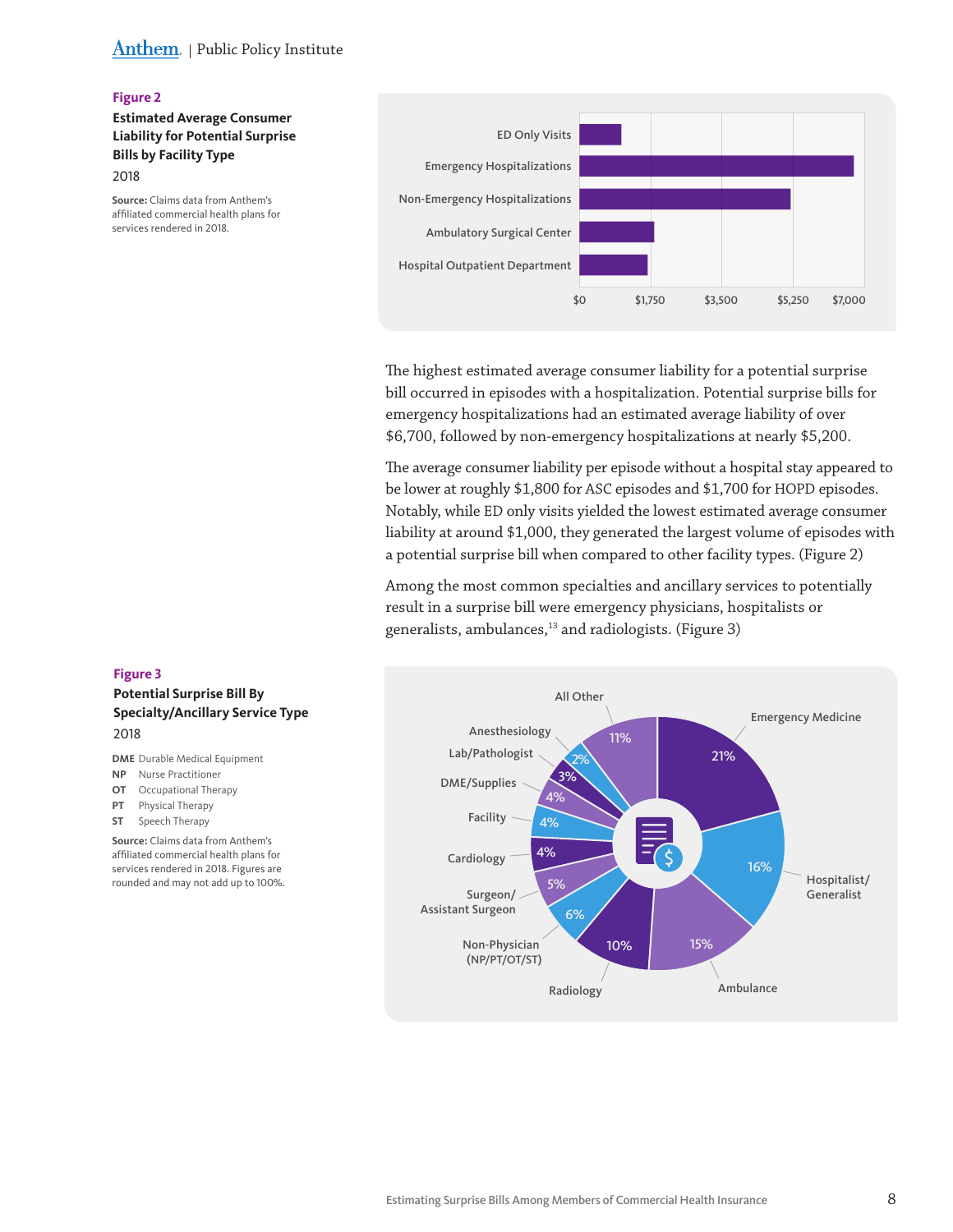There are a variety of factors that make these providers and services more likely to be out-of-network. For instance, these services and specialists are often not employed or owned by the hospital or facility in which care is received by the consumer. Specifically, it is very common in the U.S. for specialists such as emergency physicians to be contracted by a hospital.<sup>14,15</sup> Those contracted staff frequently do not participate in the same insurance plans as the hospitals and emergency departments in which they practice. In addition, ground ambulances are funded through a variety of arrangements that frequently involve state, county, and municipal entities.<sup>16</sup> Many markets only have one ground ambulance provider and depending on factors such as volume and the size of the provider's service area, operating costs and participation in health plans vary widely.<sup>17</sup>

|                                                                              | <b>ED Only</b><br><b>Visits</b> | <b>Hospital</b><br><b>Stay</b> | <b>Ambulatory</b><br><b>Procedure</b> |
|------------------------------------------------------------------------------|---------------------------------|--------------------------------|---------------------------------------|
| Total Number of Out-of-Network Claims<br>Yielding a Potential Surprise Bill* | 417,000                         | 600,000                        | 56,000                                |
| <b>Specialty/Ancillary Service Type</b>                                      |                                 |                                |                                       |
| <b>Emergency Medicine</b>                                                    | 42%                             | 8%                             | 0%                                    |
| Ambulance                                                                    | 19%                             | 13%                            | $1\%$                                 |
| Radiologist                                                                  | 11%                             | 10%                            | 5%                                    |
| Hospitalist/Generalist                                                       | 8%                              | 22%                            | 3%                                    |
| Non-Physician (NP/PT/OT/ST)                                                  | 5%                              | 5%                             | 12%                                   |
| DME/Supplies                                                                 | 2%                              | 4%                             | 10%                                   |
| Surgeon/Assistant Surgeon                                                    | $1\%$                           | 6%                             | 11%                                   |
| Lab/Pathologist                                                              | $1\%$                           | 2%                             | 29%                                   |
| Anesthesiologist                                                             | 0%                              | 2%                             | 18%                                   |
| All Other                                                                    | 10%                             | 27%                            | $10\%$                                |
| <b>Total</b>                                                                 | 100%                            | 100%                           | 100%                                  |

The specialties and ancillary services that were most commonly attributable to potential surprise bills varied notably by setting. (Table 1) The differences appear to reflect the type of providers that are ordinarily found in each setting. Specifically, episodes with a hospital stay (emergency and nonemergency) had a greater share of claims that could yield a surprise bill from hospitalists/generalists (22%), ambulances (13%), and radiologists (10%). For ambulatory surgeries (procedures in an ASC or HOPD), there was a greater prevalence of potential surprise bills from labs/pathologists (29%), anesthesiologists (18%), and non-physician providers, such as nurse practitioners (12%). Lastly, for episodes that only include an ED visit, emergency physicians (42%), ambulances (19%), and radiologists (11%) are most frequently attributable to potential surprise bills.

### **Table 1**

#### **Potential Surprise Bills By Specialty/ Ancillary Service and Setting Type**

#### 2018

\*This table displays data at the claim level. Multiple claims can occur within a single episode.

**DME** Durable Medical Equipment

- **NP** Nurse Practitioner
- **OT** Occupational Therapy
- **PT** Physical Therapy
- **ST** Speech Therapy

**Source:** Claims data from Anthem's affiliated commercial health plans for services rendered in 2018. Figures are rounded and may not add up to 100%.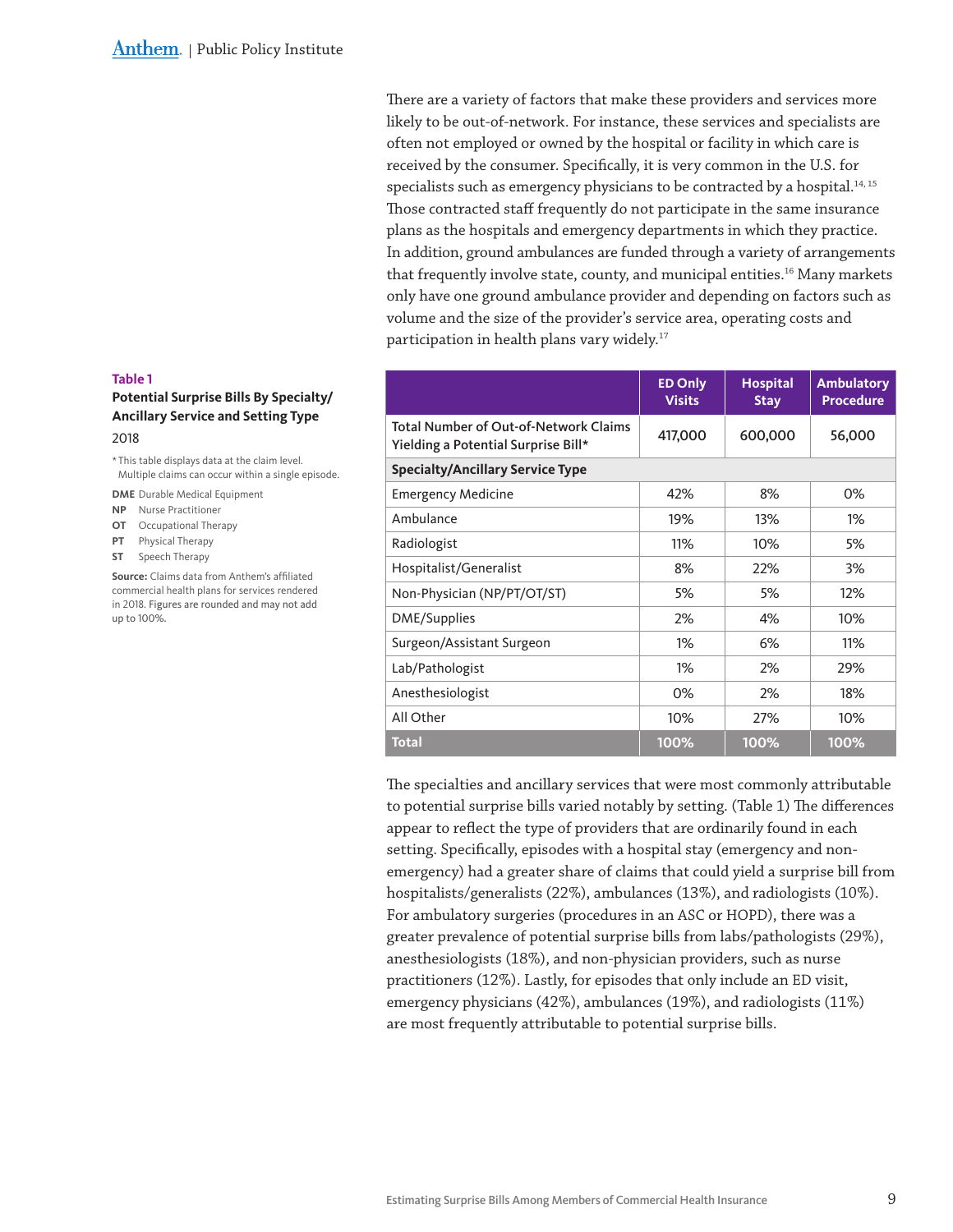#### <span id="page-9-0"></span>**Comparison to Other Estimates of Surprise Billing**

Several studies have examined out-of-network claims that could result in surprise bills<sup>18-21</sup> but none have included the more than 23 million consumers in Anthem's affiliated commercial health plans. Data from these plans offer additional insight into the magnitude and frequency of surprise billing. The episodes in this analysis are from 2018—also offering more recent data on this topic.

Compared to other analyses of surprise billing and out-of-network charges for the commercially insured, the results of this analysis shows that members of Anthem's affiliated health plans experienced lower rates of potential surprise bills for emergency department visits, planned hospitalizations, and ASC encounters.<sup>22-25</sup> Surprise billing for emergency hospitalizations was within the range of published estimates.<sup>26-28</sup> We could not find a published figure for HOPDs for comparison.

The relatively low prevalence of surprise billing found in this study could be driven by a number of factors, including the size, breadth, and design of Anthem's affiliated health plan networks as well as local market conditions.

# Conclusion

Consumers in both emergency and non-emergency situations may encounter out-of-network care from providers they did not select and that generate unexpected charges resulting in a surprise bill.

Such charges occurred in 6.2 percent of the episodes analyzed from 2018. Emergency hospitalizations and visits to the ED were the most likely to result in a potential surprise bill, though a notable share of non-emergency hospitalizations also led to potential surprise bills. Across all episodes and sites of care studied, the average cost of these potential surprise bills ranged from \$1,000 to nearly \$7,000. To put this in perspective, 40 percent of U.S. adults report that they would struggle to afford an unexpected expense of \$400.<sup>29</sup>

States that continue to explore legislation to address surprise bills and federal regulators charged with implementing new legal authorities should consider the variety of settings, ancillary services, and specialists that contribute to surprise bills. Health plans and policymakers can work together to ensure that protections designed to shield consumers from costs that are out of their control are effective, without discouraging consumers from seeking in-network options when feasible nor discouraging providers from participating in health plans' networks.



Compared to other studies, this analysis shows lower rates of potential surprise bills.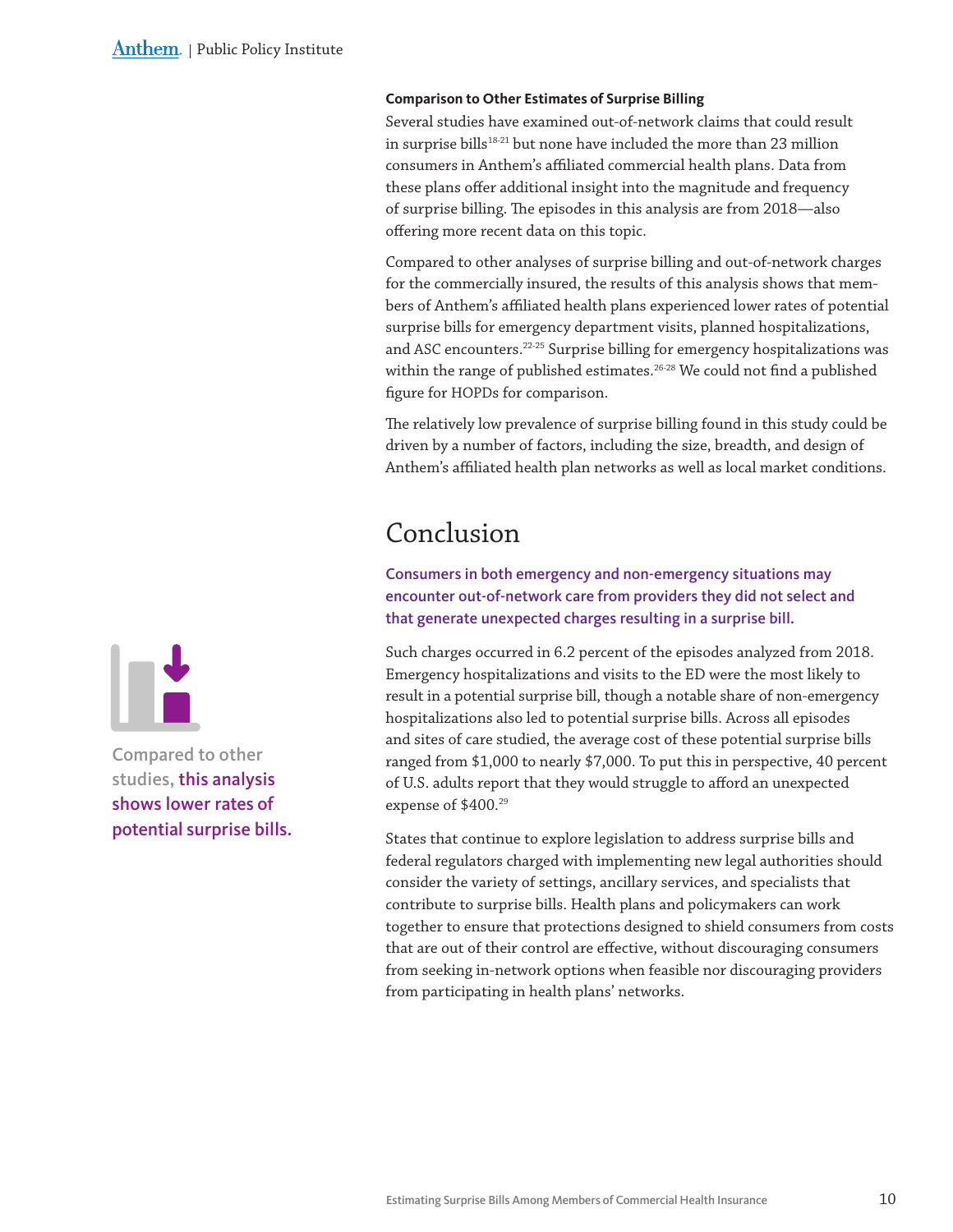# <span id="page-10-0"></span>Endnotes

- <sup>1</sup> Commonwealth Fund. (2020, November 30). State Balance-Billing Protections. Retrieved on July 16, 2020, from [https://www.commonwealthfund.org/publications/maps-and-interactives/](https://www.commonwealthfund.org/publications/maps-and-interactives/2020/apr/state-balance-billing-protections)2020/apr/state-balance-billing-protections.
- <sup>2</sup> The 116th U.S. Congress. (2020, December 21). Consolidated Appropriations Act, 2021. Retrieved January 4, 2020, from [https://www.congress.gov/](https://www.congress.gov/116/bills/hr133/BILLS-116hr133enr.pdf)116/bills/hr133/BILLS-116hr133enr.pdf.
- <sup>3</sup> Pollitz, K., et al. (2020, February 10). An Examination of Surprise Medical Bills and Proposals to Protect Consumers from Them. Peterson-Kaiser Family Foundation Health System Tracker Retrieved on July 16, 2020, from [https://www.healthsystemtracker.org/brief/an-examination-of-surprise-medical-bills-and-proposals-to-protect](https://www.healthsystemtracker.org/brief/an-examination-of-surprise-medical-bills-and-proposals-to-)[consumers-from-them-](https://www.healthsystemtracker.org/brief/an-examination-of-surprise-medical-bills-and-proposals-to-)3/#\_ednref1.
- <sup>4</sup> Ibid.
- <sup>5</sup> Ibid.
- <sup>6</sup> The 116th U.S. Congress. (2020, December 21). Consolidated Appropriations Act, 2021. Retrieved January 4, 2020, from [https://www.congress.gov/](https://www.congress.gov/116/bills/hr133/BILLS-116hr133enr.pdf)116/bills/hr133/BILLS-116hr133enr.pdf.
- <sup>7</sup> The No Surprises Act does not address surprise bills resulting from transportation by ground ambulance.
- 8 In addition to members residing in the 14 states (CA, CO, CT, GA, IN, KY, ME, MO, NH, NV, NY, OH, VA, and WI) the data also includes claims from members that live outside of these states and access care through Anthem's extended network (called BlueCard).
- <sup>9</sup> HealthCore is a wholly owned, independently operated subsidiary of Anthem, Inc., that focuses on health outcomes research.
- <sup>10</sup> Garmon, C., & Chartock, B. (2017, January). One In Five Inpatient Emergency Department Cases May Lead to Surprise Bills. *Health Affairs 36*(1), 177-181. Retrieved on July 16, 2020, from [https://www.healthaffairs.org/](https://www.healthaffairs.org/doi/10.1377/hlthaff.2016.0970) doi/10.1377[/hlthaff.](https://www.healthaffairs.org/doi/10.1377/hlthaff.2016.0970)2016.0970.
- <sup>11</sup> Pollitz, K., et al. (2020, February 10).
- <sup>12</sup> Pollitz, K. (2016, March 17). Surprise Medical Bills. The Henry J. Kaiser Family Foundation. Retrieved October 1, 2020, from <https://www.kff.org/private-insurance/issue-brief/surprise-medical-bills/>.
- <sup>13</sup> These vast majority of these charges are for ground ambulance transportation, although air ambulance bills are also included.
- 14 Young, C., et al. (2019, October 15). What is Surprise Billing for Medical Care? Brookings Institution. Retrieved on July 16, 2020, from https://www.brookings.edu/policy2020[/votervital/what-is-surprise-billing-for-medical-care/.](https://www.brookings.edu/policy2020/votervital/what-is-surprise-billing-for-medical-care/)
- <sup>15</sup> Sun, E., et al. (2019, August 12). Assessment of Out-of-Network Billing for Privately Insured Patients Receiving Care in In-Network Hospitals. *JAMA Internal Med 179*(11), 1543-1550. Retrieved on July 16, 2020, from [https://jamanetwork.com/journals/jamainternalmedicine/fullarticle/](https://jamanetwork.com/journals/jamainternalmedicine/fullarticle/2740802)2740802.
- <sup>16</sup> Kliff, S., & Sanger-Katz, M. (2020, December 22). Why Ambulances Are Exempt From the Surprise-Billing Ban. The New York Times. Retrieved January 2, 2021, from [https://www.nytimes.com/](https://www.nytimes.com/2020/12/22/upshot/ground-ambulances-left-off-surprise-medical-bill-law.html)2020/12/22/upshot/ [ground-ambulances-left-off-surprise-medical-bill-law.html.](https://www.nytimes.com/2020/12/22/upshot/ground-ambulances-left-off-surprise-medical-bill-law.html)
- $\eta$  Ungar, L. (2020, September 14). With No Legal Guardrails for Patients, Ambulances Drive Surprise Medical Billing. Kaiser Health News. Retrieved on January 2, 2020, from [https://khn.org/news/with-no-legal-guard](https://khn.org/news/with-no-legal-guardrails-for-patients-ambulances-drive-surprise-medical-billing/)[rails-for-patients-ambulances-drive-surprise-medical-billing/.](https://khn.org/news/with-no-legal-guardrails-for-patients-ambulances-drive-surprise-medical-billing/)

<sup>18</sup> Pollitz, K., et al. (2020, February 10).

- <sup>19</sup> Sun, E., et al. (2019, August 12).
- <sup>20</sup> Garmon, C., & Chartock, B. (2017, January).
- <sup>21</sup> Duffy, E., et al. (2020, April 15). Prevalence and Characteristics of Surprise Out-of-Network Bills from Professionals in Ambulatory Surgery Centers. *Health Affairs 39*(5), 783-790. Retrieved on July 16, 2020, from [https://www.](https://www.healthaffairs.org/doi/10.1377/hlthaff.2019.01138) [healthaffairs.org/doi/](https://www.healthaffairs.org/doi/10.1377/hlthaff.2019.01138)10.1377/hlthaff.2019.01138.
- <sup>22</sup> Pollitz, K., et al. (2020, February 10).
- <sup>23</sup> Sun, E., et al. (2019, August 12).
- <sup>24</sup> Garmon, C., & Chartock, B. (2017, January).
- <sup>25</sup> Duffy, E., et al. (2020, April 15).
- <sup>26</sup> Pollitz, K., et al. (2020, February 10).
- <sup>27</sup> Sun, E., et al. (2019, August 12).
- <sup>28</sup> Garmon, C., & Chartock, B. (2017, January).
- <sup>29</sup> The Board of Governors of the Federal Reserve. (2018, May). Report on the Economic Well-Being of U.S. Households In 2017. The Federal Reserve. Retrieved December 1, 2020, from [https://www.federalreserve.gov/](https://www.federalreserve.gov/publications/files/2017-report-economic-well-being-us-households-201805.pdf) publications/files/2017[-report-economic-well-being-us-households-](https://www.federalreserve.gov/publications/files/2017-report-economic-well-being-us-households-201805.pdf)201805.pdf.